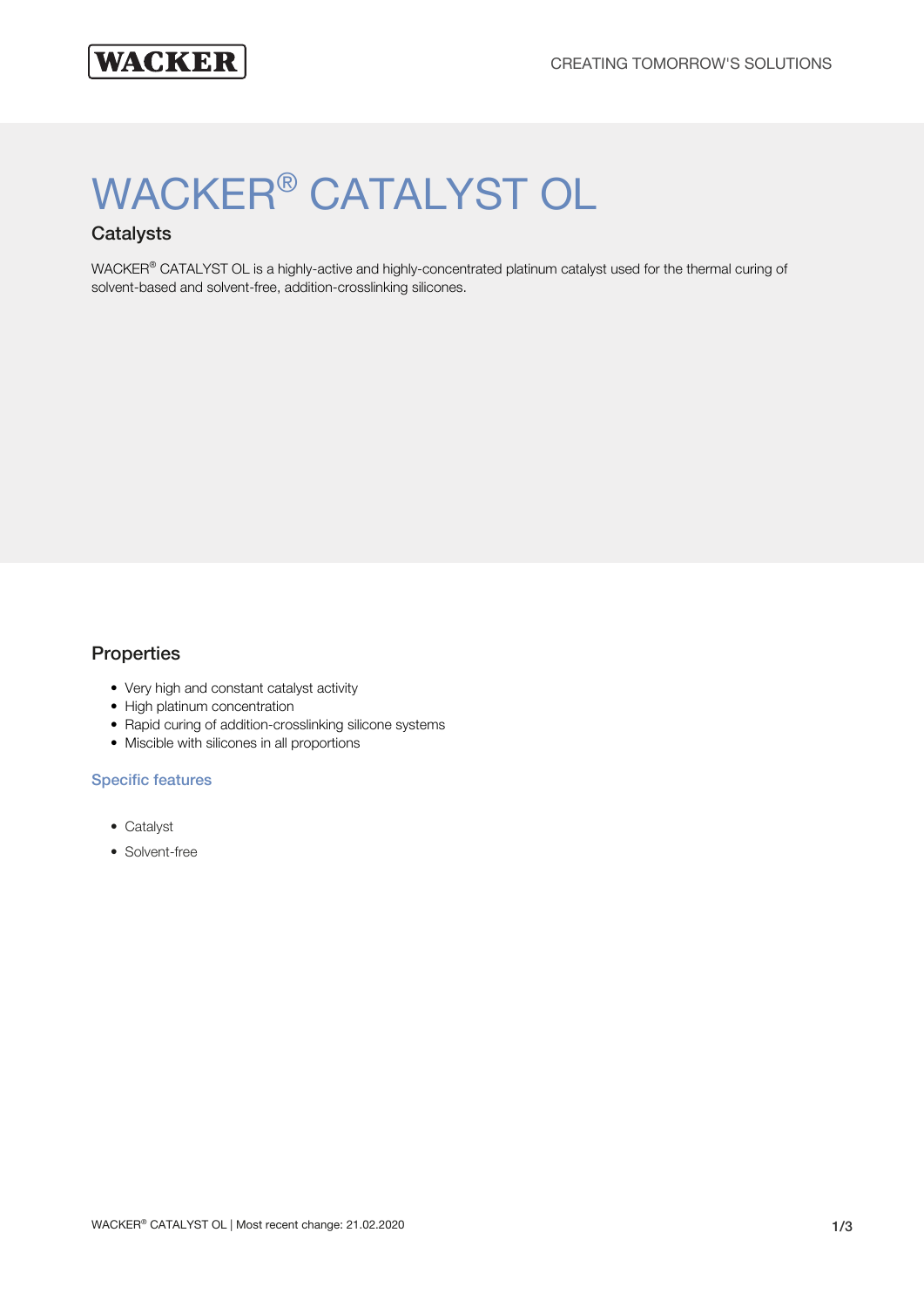# Technical data

#### General Characteristics

| Property                       | Condition                | Value                                    | Method                   |
|--------------------------------|--------------------------|------------------------------------------|--------------------------|
| Appearance                     | $\overline{\phantom{a}}$ | clear to slightly turbid, oily<br>liquid | ٠                        |
| Color                          | $\overline{\phantom{a}}$ | colorless to yellowish                   | $\overline{\phantom{a}}$ |
| Density                        | 20 °C                    | $0.98$ g/cm <sup>3</sup>                 | <b>DIN 51757</b>         |
| Flash point                    | $\overline{\phantom{a}}$ | 62 °C                                    | <b>ISO 2719</b>          |
| Ignition temperature (liquids) | $\overline{\phantom{a}}$ | 400 °C                                   | DIN 51794                |
| Odor                           | $\overline{\phantom{a}}$ | olefin-like                              |                          |
| Platinum content               | $\overline{\phantom{a}}$ | 1.00 %                                   | $\overline{\phantom{m}}$ |
| Viscosity, dynamic             |                          | approx. 800 mPa·s                        |                          |

#### These figures are only intended as a guide and should not be used in preparing specifications.

All the information provided is in accordance with the present state of our knowledge. Nonetheless, we disclaim any warranty or liability whatsoever and reserve the right, at any time, to effect technical alterations. The information provided, as well as the product's fitness for an intended application, should be checked by the buyer in preliminary trials Contractual terms and conditions always take precedence. This disclaimer of warranty and liability also applies particularly in foreign countries with respect to third parties' rights.

Store in a dry and cool place

# Applications

• Release Coatings

# Application details

WACKER® CATALYST OL is dissolved in a reactive silicone polymer, which is incorporated into the cured rubber during the curing process. Combined with DEHESIVE® silicone polymers, it is excellently suited for providing various substrates, such as paper and films, with a silicone coating that exhibits release properties towards tacky products used in technical, health, hygiene and food sectors

#### Processing:

WACKER® CATALYST OL must be added to the mixture of DEHESIVE®, CRA® modifier and crosslinker. During addition, stirring should be as rapid as possible to avoid local over-concentrations of the platinum catalyst, which cause premature curing indicated by the formation of gel particles ranging in color from brown to black. It is also important that the platinum catalyst is always added as the last component to the homogeneous mixture of polymer and crosslinker.